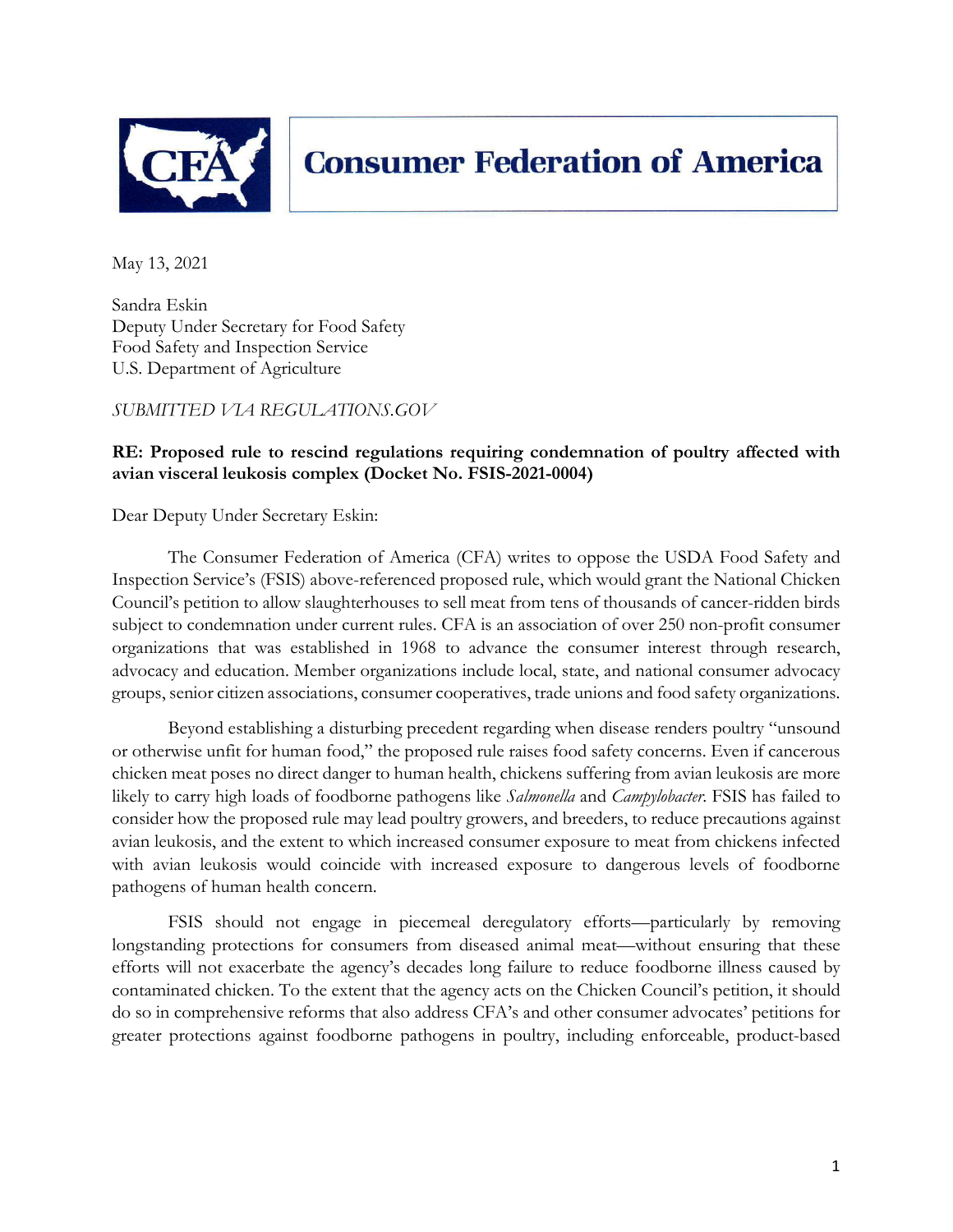standards, and supplier verification requirements.<sup>[1](#page-1-0)</sup> At the very least, FSIS should revise the proposed rule so that avian leukosis inspection requirements are waived only for those poultry processors that can provide supplier verification demonstrating that adequate precautions have been taken to mitigate vertical and horizontal avian leukosis transmission risks.

## Chicken and Foodborne Illness

Chicken causes more foodborne illness than any other category of food. According to analysis of outbreak data, chicken is the leading cause of *Salmonella* illnesses (16.8%) and causes the overwhelming majority of *Campylobacter* infections (64.7%).<sup>[2](#page-1-1)</sup> These two foodborne pathogens— *Campylobacter* and *Salmonella*—accounted for over 71% of the confirmed bacterial and parasitic illnesses transmitted commonly by food and tracked by the Centers for Disease Control and Prevention, according to the agency's latest surveillance report.<sup>[3](#page-1-2)</sup> Pathogen contamination in chicken is ubiquitous. FDA retail sampling data indicates that 1 in every 25 packages of chicken at the grocery store is contaminated with *Salmonella*, and more than 1 in 10 are contaminated with *Campylobacter*. [4](#page-1-3) Pathogen contamination in chicken is also costly. One recent study of medical costs, productivity losses, lost life expectancy, chronic illness, and other pain and suffering associated with foodborne illness found that costs from *Campylobacter* in poultry and *Salmonella* in chicken (\$6.9 billion and \$2.9 billion, respectively) were the highest of 29 pathogen-food pairs studied.<sup>[5](#page-1-4)</sup>

Chicken's dismal food safety track record goes a long way towards explaining the last two decades' stalled progress on reducing foodborne illness. The Healthy People 2020 goals set targets for reducing incidence of foodborne illnesses caused by *Campylobacter* and *Salmonella* from 12.7 and 15 cases of laboratory confirmed infections per 100,000 population per year to 8.5 and 11.4, respectively. [6](#page-1-5) But far from meeting those goals, the incidence of *Campylobacter* and *Salmonella* infections remains as high as ever.<sup>[7](#page-1-6)</sup> The Healthy People 2030 goals are actually higher now for *Campylobacter*, at 10.6 cases of laboratory confirmed domestically acquired infections per 100,000 population per year, and similar for *Salmonella* at 11.1 cases. For its part, FSIS has recognized that there is a problem, launching a new effort this past October to reduce *Salmonella* illnesses associated with poultry products. As detailed below, the proposed rule poses a serious risk of undermining that effort.

<span id="page-1-0"></span><sup>1</sup> *See* [https://consumerfed.org/testimonial/consumer-food-safety-groups-petition-usda-for-action-on-poultry](https://consumerfed.org/testimonial/consumer-food-safety-groups-petition-usda-for-action-on-poultry-pathogens/)[pathogens/;](https://consumerfed.org/testimonial/consumer-food-safety-groups-petition-usda-for-action-on-poultry-pathogens/) https://www.fsis.usda.gov/wps/portal/fsis/topics/regulations/petitions<br><sup>2</sup> The Interagency Food Safety Analytics Collaboration (IFSAC), Foodborne illness source attribution estimates for 2019

<span id="page-1-1"></span>for *Salmonella*, *Escherichia coli* 0157, *Listeria monocytogenes*, and *Campylobacter* using multi-year outbreak surveillance data, United States (2021),<https://www.cdc.gov/foodsafety/ifsac/pdf/P19-2019-report-TriAgency-508.pdf>

<span id="page-1-2"></span><sup>3</sup> Tack DM, Ray L, Griffin PM, et al. Preliminary Incidence and Trends of Infections with Pathogens Transmitted Commonly Through Food — Foodborne Diseases Active Surveillance Network, 10 U.S. Sites, 2016–2019. MMWR Morb Mortal Wkly Rep 2020; 69: 509–514[, https://www.cdc.gov/mmwr/volumes/69/wr/mm6917a1.htm.](https://www.cdc.gov/mmwr/volumes/69/wr/mm6917a1.htm) 4 2018 NARMS update: Integrated Report Summary Interactive Version[, https://www.fda.gov/animal-](https://www.fda.gov/animal-veterinary/national-antimicrobial-resistance-monitoring-system/2018-narms-update-integrated-report-summary-interactive-version)

<span id="page-1-3"></span>[veterinary/national-antimicrobial-resistance-monitoring-system/2018-narms-update-integrated-report-summary](https://www.fda.gov/animal-veterinary/national-antimicrobial-resistance-monitoring-system/2018-narms-update-integrated-report-summary-interactive-version)[interactive-version](https://www.fda.gov/animal-veterinary/national-antimicrobial-resistance-monitoring-system/2018-narms-update-integrated-report-summary-interactive-version)

<span id="page-1-4"></span><sup>5</sup> Scharff RL. Food Attribution and Economic Cost Estimates for Meat and Poultry-Related Illnesses. Journal of Food Protection. 2020; 83(6): 959-967.

<span id="page-1-5"></span><sup>6</sup> Food Safety. Healthy People 2020 website. [https://www.healthypeople.gov/2020/topics-objectives/topic/food](https://www.healthypeople.gov/2020/topics-objectives/topic/food-safety/objectives)safety/objectives<br>7 Tack DM, Ray L, Griffin PM, et al. Preliminary Incidence and Trends of Infections with Pathogens Transmitted

<span id="page-1-6"></span>Commonly Through Food — Foodborne Diseases Active Surveillance Network, 10 U.S. Sites, 2016–2019. MMWR Morb Mortal Wkly Rep 2020; 69: 509–514.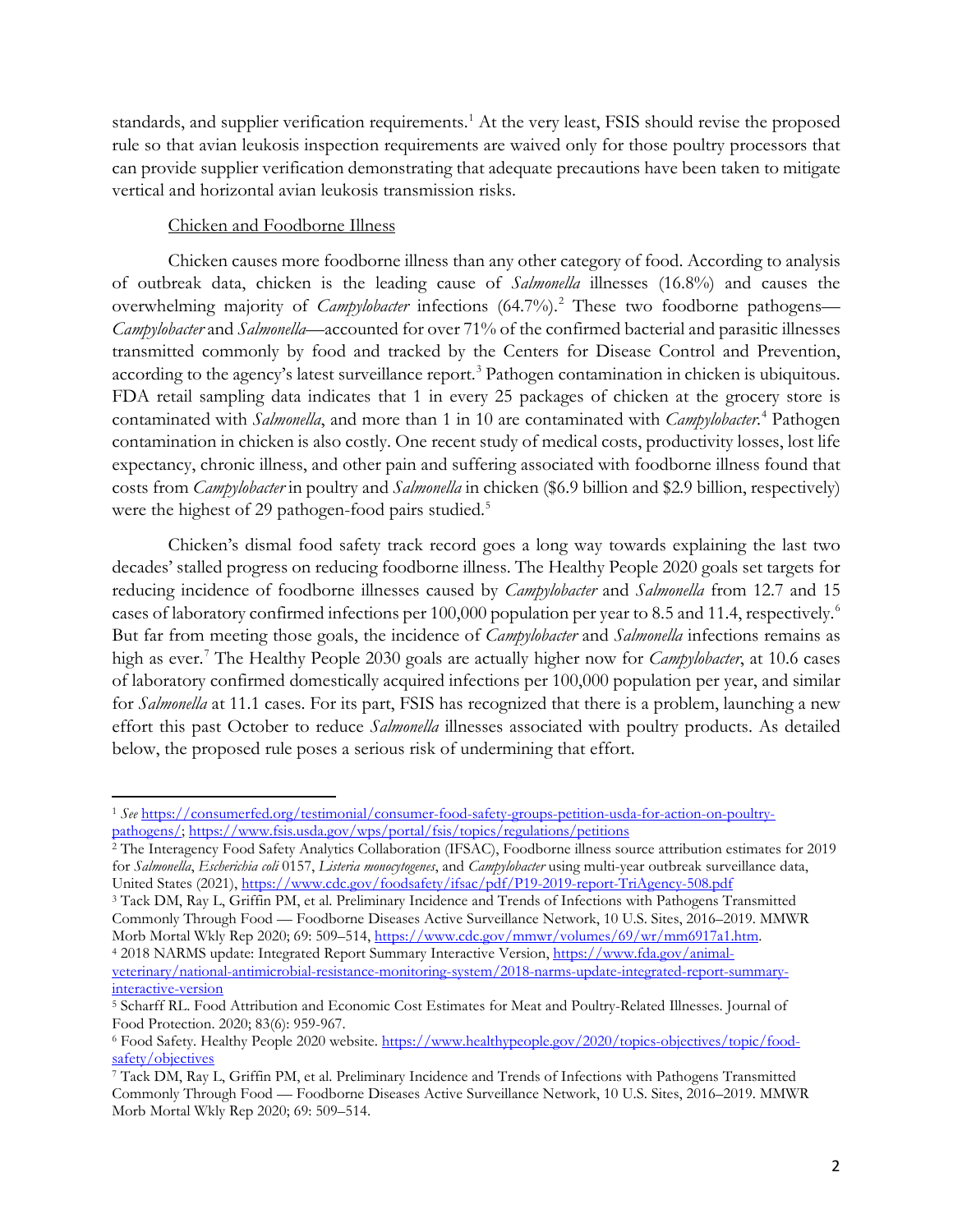#### Avian Leukosis

Avian leukosis complex is a mysterious disease, caused by infections from a group of avian retroviruses whose "pathogenic mechanisms are poorly understood." All strains of avian leukosis viruses are "oncogenic," i.e., they induce cancerous tumors. While chickens are the natural hosts for all avian leukosis viruses, they have also been isolated from pheasants, partridges, and quail. Infected chickens exhibit "few typical clinical signs," which "may include inappetence, weakness, diarrhea, dehydration, and emaciation," and becoming "depressed before death."

In the proposed rule, FSIS also denominates Marek's disease virus as a cause of avian leukosis. Like the avian leukosis retroviruses, Marek's disease virus also causes cancerous tumors in chicken. However, a "highly protective" vaccine exists for Marek's disease virus. In contrast, "[t]here is no treatment or vaccine available [for the avian leukosis retroviruses,] so eradication of avian leukosis viruses from breeding flocks is the most effective control method."[8](#page-2-0)

Eradicating the viruses in breeder flocks is critical because, like many foodborne pathogens such as *Salmonella*, avian leukosis viruses are vertically transmitted from hen to egg, in addition to horizontal transmission among birds. According to the Merck Veterinary Manual, which FSIS cites in the proposed rule:

Breeder flocks are evaluated for viral shedding by testing for viral antigens in the albumen of eggs with enzyme immunoassays or by biologic assays for infectious virus. Eggs from shedder hens are discarded, so that progeny flocks typically have reduced levels of infection. If raised in small groups, infection-free flocks can be derived with relative ease. These control measures are applied only to primary breeder flocks. Some breeders favor, and have virtually achieved, total eradication, **whereas others favor a reduced level of viral infection**. [9](#page-2-1)

In other words, the chicken industry has the means to test for avian leukosis and keep it out of the food supply, although sometimes it chooses not to, presumably for economic reasons.

### The Proposed Rule

FSIS has condemned chicken carcasses showing signs of avian leukosis since passage of the Poultry Products Inspection Act in 1957. The current regulations state plainly: "Carcasses of poultry affected with any one or more of the several forms of the avian leukosis complex shall be condemned." 9 CFR 381.82.<sup>[10](#page-2-2)</sup> This means that under "traditional inspection," FSIS inspectors evaluate each carcass and condemn those affected by avian leukosis. In plants operating under the New Poultry Inspection System, in which company "sorters" have taken over much of the "traditional" inspection duties, the rules requires processors to specially prepare the first 300 birds from each flock for an "offline" government inspector to look for signs of infection.

The proposed rule would grant the request made in the National Chicken Council's March 1, 2019 petition "to treat lesions that could be suspected of being caused by avian leukosis as a trimmable

<span id="page-2-1"></span><span id="page-2-0"></span><sup>8</sup> <https://www.merckvetmanual.com/poultry/neoplasms/lymphoid-leukosis-in-poultry?query=avian%20leukosis>9 *Id.* (emphasis added)

<span id="page-2-2"></span><sup>&</sup>lt;sup>10</sup> §381.82 Diseases of the Leukosis Complex, [https://www.ecfr.gov/current/title-9/chapter-III/subchapter-A/part-](https://www.ecfr.gov/current/title-9/chapter-III/subchapter-A/part-381/subpart-K/section-381.82)[381/subpart-K/section-381.82](https://www.ecfr.gov/current/title-9/chapter-III/subchapter-A/part-381/subpart-K/section-381.82)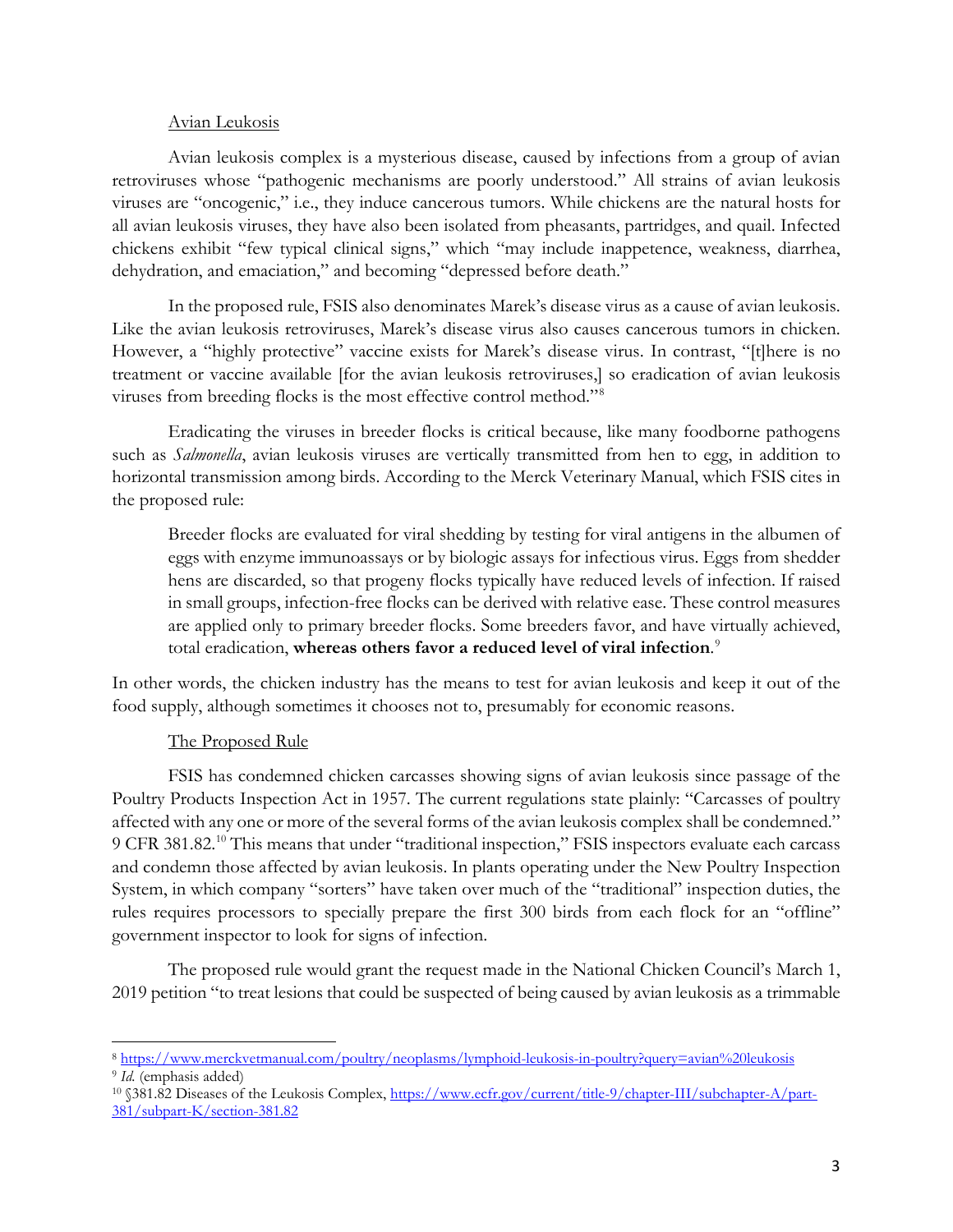condition."<sup>[11](#page-3-0)</sup> The Chicken Council's petition presents the rule change as an ideal manner of effectuating the previous administration's Executive Order (EO) 13771 on Reducing Regulation and Controlling Regulatory Costs. Notably, this Executive Order has since been revoked.<sup>[12](#page-3-1)</sup> In its petition, the Chicken Council argues that scientific understanding of avian leukosis has evolved such that we no longer need to worry about the dangers of eating cancer-ridden chicken, and in any event, "modern vaccination and breeding programs have all but eliminated avian leukosis."[13](#page-3-2) Since "widespread industry efforts have effectively eradicated" avian leukosis, and the disease "does not pose a food safety risk to humans," FSIS should stop condemning chickens that present with symptoms of the disease. In particular, the Chicken Council petition beseeches FSIS to stop requiring NPIS plants to go through the trouble associated with having an FSIS inspector check for signs of leukosis in the carcasses and viscera of the first 300 birds of each flock. [14](#page-3-3) 

In the proposed rule, FSIS largely repeats the Chicken Council's argument, maintaining that "Avian Leukosis is now rare and, if present, is usually restricted to a few localized lesions such as enlarged feather follicles, possibly a few lymphoid tumors on an organ, or an enlarged spleen, which do not render other parts of the carcass unwholesome or unfit for human food." Meat from such diseased chicken is "wholesome," according to FSIS, because "while several studies confirmed the presence of antibodies to [avian leukosis] viruses in people working in poultry slaughter and processing establishments, there have been no indications that these poultry diseases are involved in human disease, including cancer or Multiple Sclerosis." The proposed rule does not provide estimates on the extent to which biosecurity lapses, resulting in avian leukosis caused by retroviruses, account for the estimated 62,445 chickens condemned for leukosis. It does, however, acknowledge that vaccines against Marek's disease sometimes fail to take effect, in which case "visceral leukosis will be present on a flock basis." When this happens, under the current rule, "FSIS will adjust the NPIS inspection procedures and slow the line to inspect each carcass with its corresponding viscera," condemning birds that show signs of disease. Under the proposed rule, however, this inspection "would no longer be necessary because the carcasses of birds with leukosis lesions on their viscera would not be considered adulterated and any tumors present on the carcass, regardless of the cause, would be trimmed and removed by establishment employees before the carcass is presented to the FSIS online inspector."

As a result of these rule changes, FSIS estimates that industry would be able to sell some 62,445 birds that would otherwise be condemned for leukosis, resulting "in industry cost savings of approximately \$352,883 per year." The proposed rule does not predict that industry may save on costs associated with reduced vaccinations against Marek's disease, or reduced efforts to control the spread of the avian leukosis retroviruses, although presumably the return on these investments would decline with the proposed rule change. Neither the Chicken Council nor FSIS considers the possibility that ignoring a category of disease that previously served as the basis for condemnation might lead to greater incidence of that disease.

<span id="page-3-0"></span><sup>&</sup>lt;sup>11</sup> National Chicken Council (NCC), Petition to Treat Avian Leukosis as Trimmable Condition,<br>https://www.fsis.usda.gov/federal-register/petition/petition-treat-avian-leukosis-trimmable-condition

<span id="page-3-1"></span><sup>&</sup>lt;sup>12</sup> https://www.whitehouse.gov/briefing-room/presidential-actions/2021/01/20/executive-order-revocation-of-certain-<br>executive-orders-concerning-federal-regulation/

<span id="page-3-3"></span><span id="page-3-2"></span><sup>&</sup>lt;sup>13</sup> National Chicken Council petition *supra* note 11. <sup>14</sup> *Id.*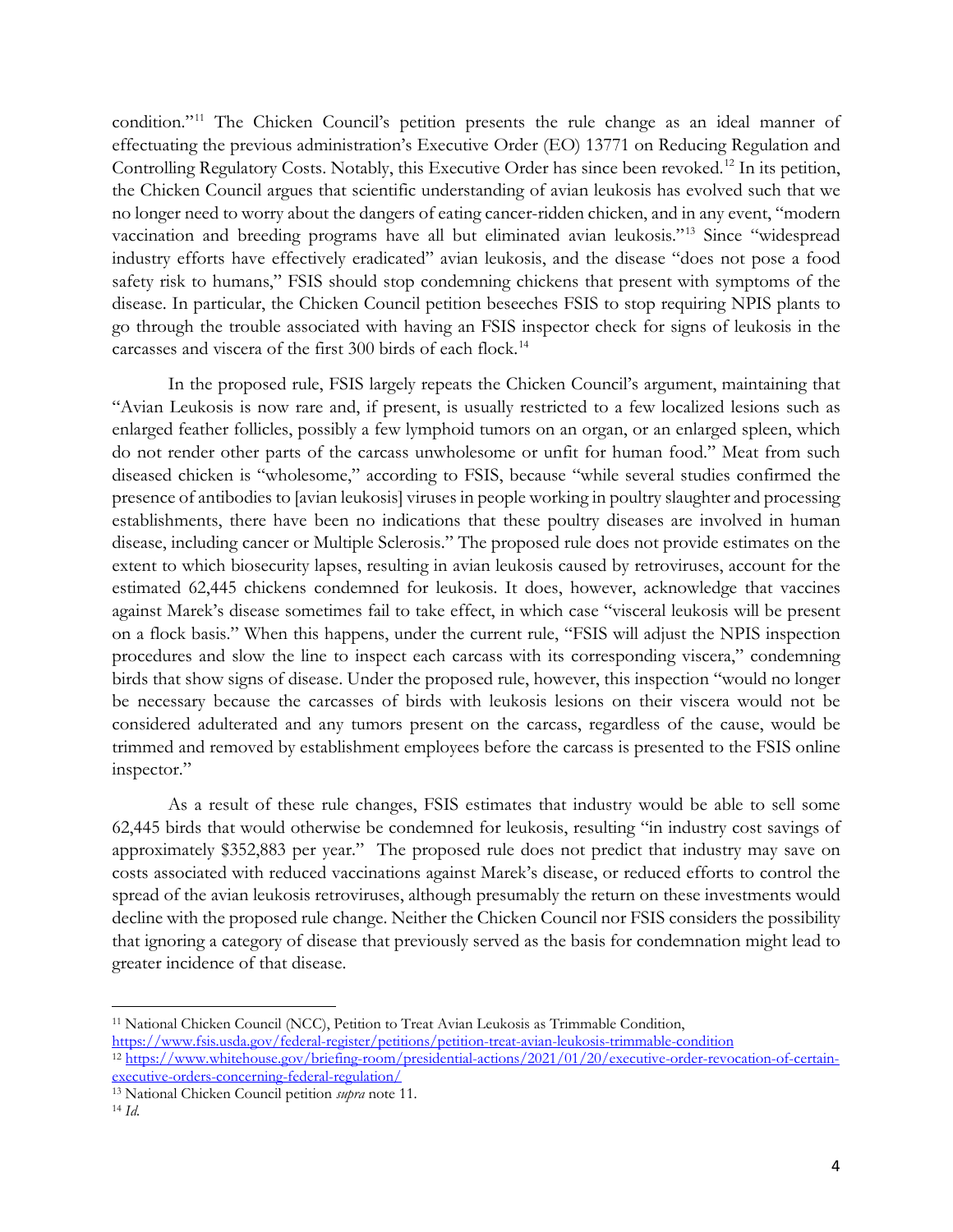#### Avian leukosis and food safety

Assuming *arguendo* that avian leukosis does not pose a direct risk to human health, the proposed rule nonetheless raises food safety concerns insofar as it may result in higher incidence of the foodborne pathogens *Campylobacter* and *Salmonella*, which cause an estimated 1.9 million foodborne illnesses in the United States each year.<sup>15</sup> Studies show that chickens with avian leukosis are more susceptible to both of these foodborne pathogens. For example, USDA researchers found that roosters infected with avian leukosis-J strain virus were more likely to test positive for *Campylobacter*  than non-infected birds, and the infected roosters had an average 3.5 times higher level of *Campylobacter*  cells per sample unit taken.[16](#page-4-1) A study of avian leukosis and *Salmonella* tells a similar story, with avian leukosis infected chickens testing positive for *Salmonella* at a rate (17.8%) nearly three times higher than non-infected birds  $(6.1\%)$ .<sup>17</sup>

The coincidence of leukosis and foodborne pathogens raises food safety concerns related to the proposed rule in two ways. First, under the proposed rule, as FSIS indicates, consumers would eat meat from an estimated 62,445 chickens that would have otherwise been condemned for leukosis. Because this meat is more likely to be contaminated with *Campylobacter* and *Salmonella*, in higher levels, it may increase the foodborne illness burden.<sup>[18](#page-4-3)</sup> Second, the proposed rule may lead poultry breeders and growers to invest less than otherwise in precautions against avian leukosis, resulting in more flocks that succumb to the disease, and an accompanying increase in foodborne pathogen prevalence and  $loads.<sup>19</sup>$  $loads.<sup>19</sup>$  $loads.<sup>19</sup>$ 

Currently, the lack of regulatory attention to on-farm or "pre-harvest" interventions to control foodborne pathogens, particularly *Salmonella*, has seriously undermined public health in the United States. While major trading partners in the European Union have enjoyed significant reductions in salmonellosis, progress has stagnated for the past two decades in the United States.<sup>[20](#page-4-5)</sup> Recent genetic research attributes the rapid spread of virulent *Salmonella* to "centralized origins at the pinnacle of poultry production."[21](#page-4-6) Just two companies, Aviagen and Cobb-Vantress, a wholly owned subsidiary of Tyson Foods, now dominate the poultry breeding industry. Because foodborne pathogens, and avian leukosis complex viruses, are vertically transmitted, and because over 3 million broiler chickens may be derived from a single pedigree hen, decisions made by the poultry breeding industry have enormous food safety implications. The proposed rule appears to assume that the industry's efforts

<span id="page-4-1"></span>Leukosis-J Strain Virus to the Detection of Campylobacter in the Digestive Tract and Semen of Broiler Breeder Roosters," *Journal of Applied Poultry Research*, Vol. 13, Issue 1, 2004, Pages 44-47, ISSN 1056-6171,

<span id="page-4-0"></span><sup>15</sup> Scallan E, Hoekstra RM, Angulo FJ, Tauxe RV, Widdowson MA, Roy SL, Jones JL, Griffin PM. 2011. Foodborne illness acquired in the United States—major pathogens. Emerg. Infect. Dis. 17:7–15.<br><sup>16</sup> N.A. Cox, J.L. Wilson, M.T. Musgrove, R.J. Buhr, J.E. Sandler, B.P. Hudson, "Positive Relationship of the Avian

<span id="page-4-2"></span>[https://doi.org/10.1093/japr/13.1.44.](https://doi.org/10.1093/japr/13.1.44) (https://www.sciencedirect.com/science/article/pii/S1056617119314096) <sup>17</sup> Huang JQ, JK Xin, C Mao, F Zhong and JQ Chai, 2013. "Co-infection of avian leukosis virus and Salmonella pullorum with the preliminary eradication in breeders of Chinese local 'Shouguang' chickens." *Pak Vet J*, 33(4): 428-432. 18

<span id="page-4-4"></span><span id="page-4-3"></span><sup>19</sup> *See, e.g.* Jennifer McEntire et al. The Public Health Value of Reducing Salmonella Levels in Raw Meat and Poultry, Food Protection Trends, Vol 34, No. 6, p.386-392, available at: [http://www.foodprotection.org/files/food-protection](http://www.foodprotection.org/files/food-protection-trends/NovDec-14-McEntire.pdf)[trends/NovDec-14-McEntire.pdf](http://www.foodprotection.org/files/food-protection-trends/NovDec-14-McEntire.pdf) (noting that "data suggest that the probability of illness is increased as exposure to greater numbers of Salmonella increases.").

<span id="page-4-6"></span><span id="page-4-5"></span><sup>&</sup>lt;sup>20</sup> See Petition *supra* note 1.<br><sup>21</sup> Li, S., He, Y., Mann, D.A. et al. Global spread of Salmonella Enteritidis via centralized sourcing and international trade of poultry breeding stocks. Nat Commun 12, 5109 (2021).<https://doi.org/10.1038/s41467-021-25319-7>